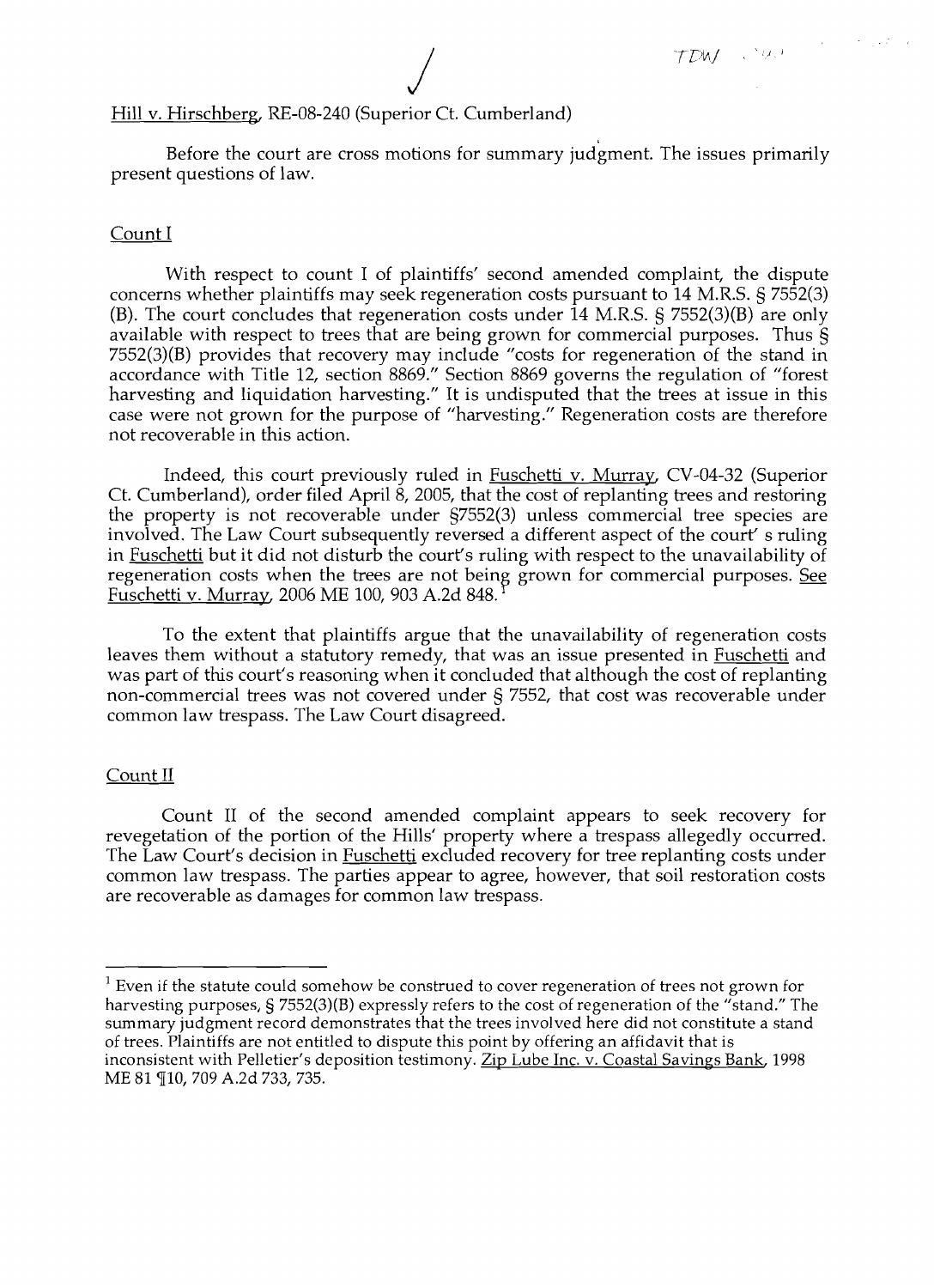## Count III

In the court's view, the Hills may bring suit to enforce the restrictive covenant. The Declaration of Restrictions expressly indicates that lot owners are parties to the Declaration and also states that the Declaration shall inure to the benefit of the purchasers of the lots covered by the Declaration. This is sufficient to allow lot owners to sue to enforce the deed covenants in the Declaration. What relief they may be entitled to if they prevail on this claim remains open for decision.

#### Plaintiffs' Cross Motion

The court could not initially discern what relief plaintiffs were seeking on their cross motion for summary judgment other than rulings of law favorable to plaintiffs on the disputed legal issues. In their reply memorandum plaintiffs argued for the first time that they were entitled to partial summary judgment as to liability on count II. The court disagrees for two reasons. First, defendants were entitled to know that plaintiffs were seeking partial summary judgment as to liability under count II before they responded to plaintiffs' cross motion. Second, from the summary judgment record the court cannot determine whether defendants in fact dispute the conclusion of the Stantec report that trees were cut on a portion of plaintiffs' land constituting .29 acres or were merely assuming that to be true for purposes of their motion. At this point, plaintiffs' cross motion is denied.

The entry shall be:

Defendants' motion for summary judgment is granted as to plaintiffs' claim for replanting and regeneration costs in Count I of the second amended complaint. Defendants' motion for summary judgment as to count II of the second amended complaint is granted to the extent that plaintiffs' claim for the cost of revegetation is intended to include tree replanting and regeneration. Defendants' motion for summary judgment is denied as to count III of the second amended complaint. Plaintiff's cross motion for summary judgment is denied.

The Clerk is directed to incorporate this order in the docket by reference pursuant to Rule 79(a).

Dated: November 23, 2009

Thomas D. Warren

Justice, Superior Court